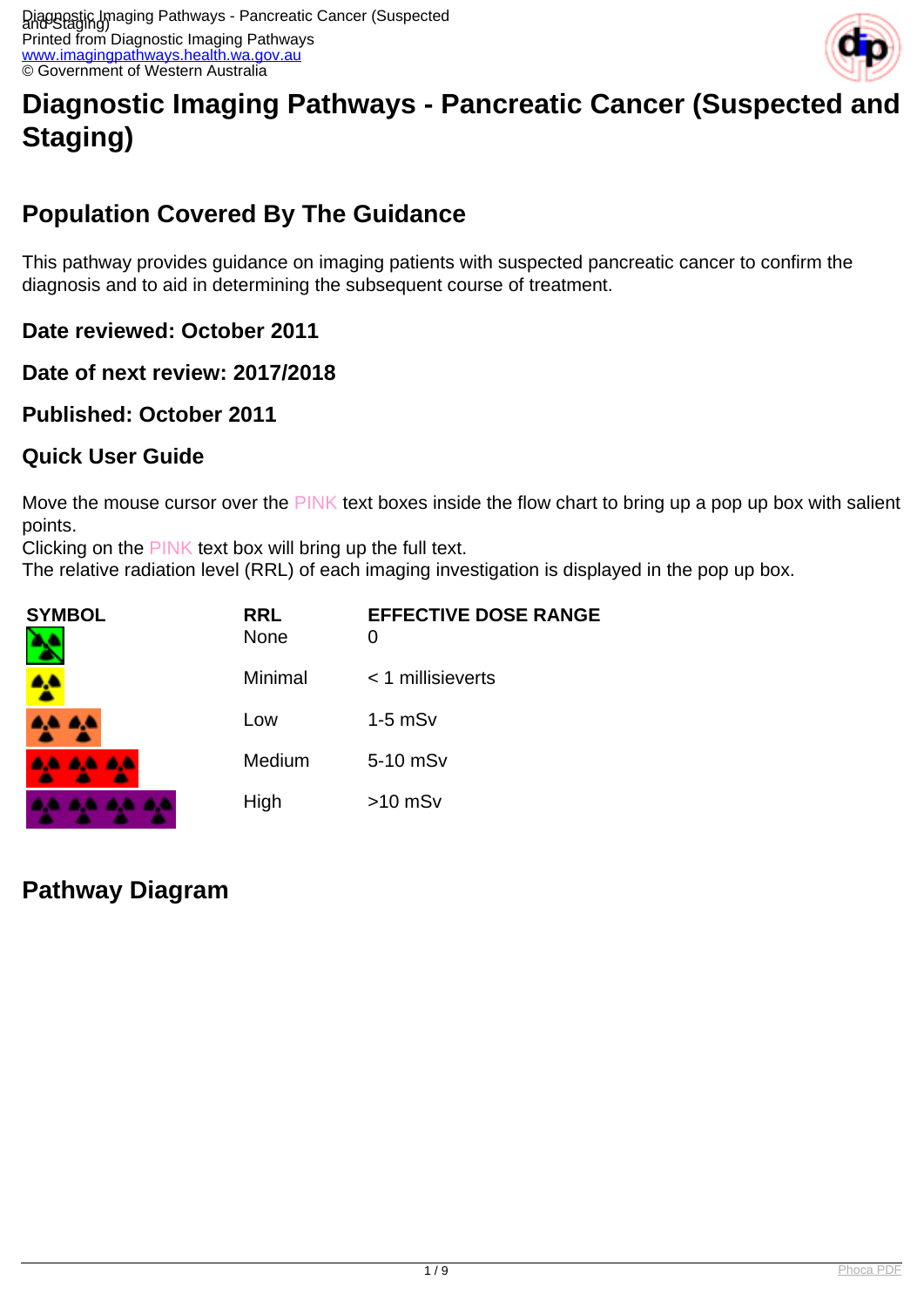#### Diagnostic Imaging Pathways - Pancreatic Cancer (Suspected and Staging) Printed from Diagnostic Imaging Pathways

[www.imagingpathways.health.wa.gov.au](http://www.imagingpathways.health.wa.gov.au/)

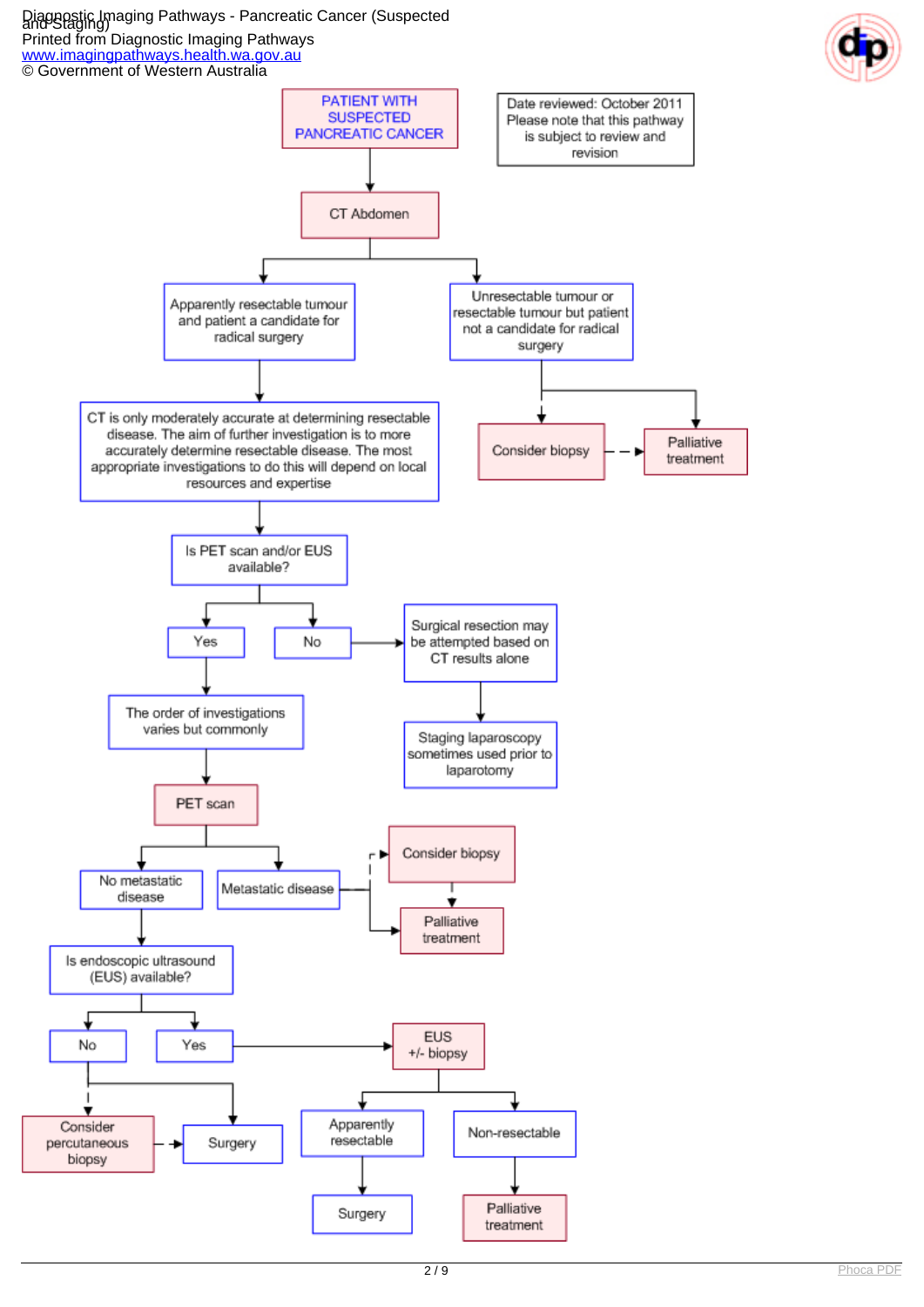Diagnostic Imaging Pathways - Pancreatic Cancer (Suspected and Staging) Printed from Diagnostic Imaging Pathways <u>ww.imagingpathways.health.wa.gov.au</u> © Government of Western Australia



### **Image Gallery**

Note: These images open in a new page



#### **1a Pancreatic Carcinoma**

Image 1a, 1b, and 1c (Computed Tomography): Dilated common bile duct, pancreatic duct, and gallbladder. There is a mass located in the head of pancreas with involvement of the mesenteric vessels. **1b**





**1c**



#### **2 Pancreatic Carcinoma**

Image 2 (ERCP): "Double-duct" sign - strictures are seen in the common bile duct (yellow arrow) and pancreatic duct (grey arrow) with dilatation of the pancreatic duct.



#### **3a Pancreatic Cancer**

Image 3a (H&E, x2.5) and 3b (H&E, x10): Histological sections of a pancreatic adenocarcinoma showing the typical appearance of irregular malignant glands set in abundant desmoplastic stroma. Note, the residual normal pancreatic parenchyma (blue arrow). Image 3b shows the predisposition of this cancer for perineural invasion.





## **Teaching Points**

The role of imaging in the patient newly diagnosed with pancreatic cancer, is the selection of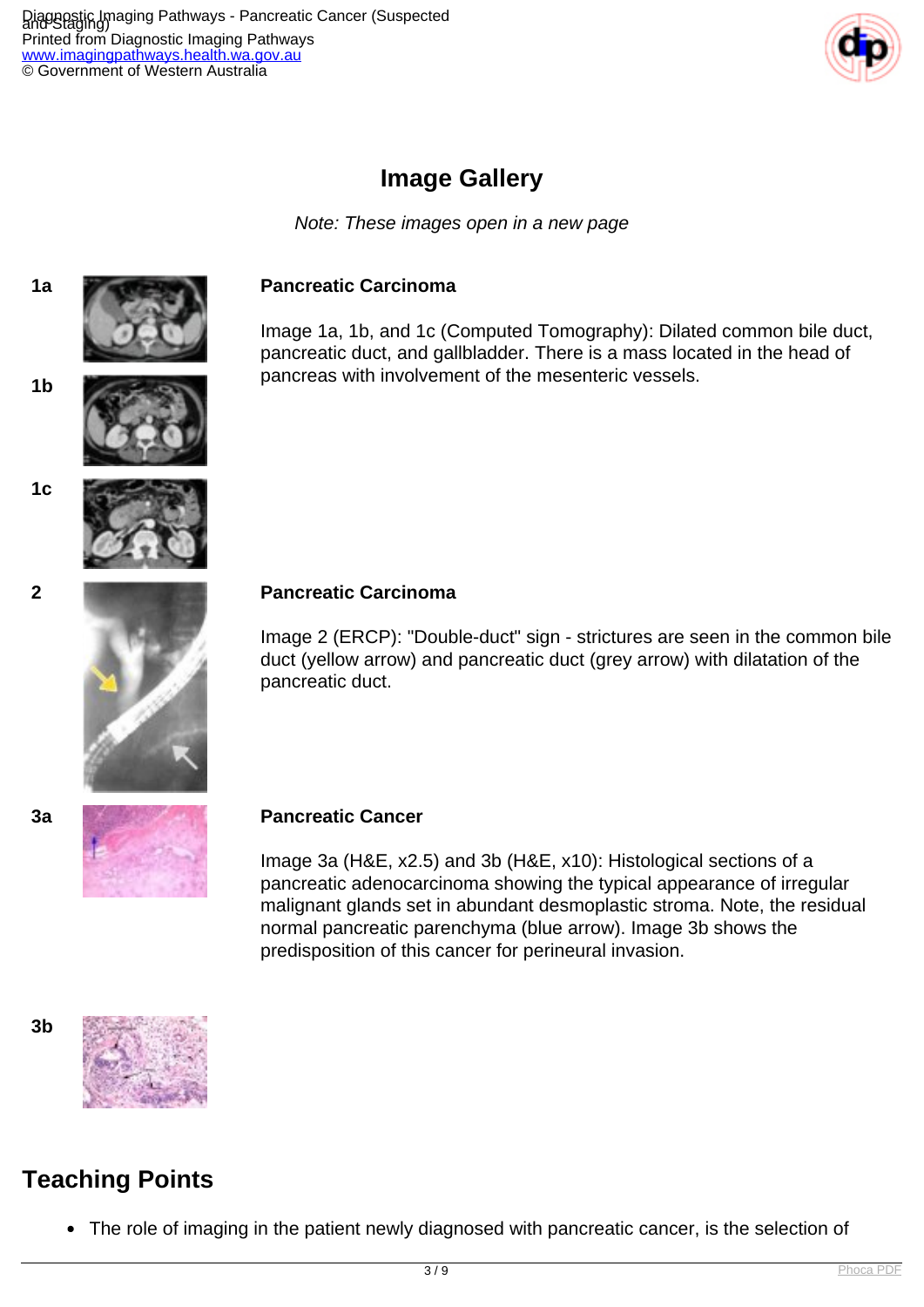

appropriate candidates for potentially curative surgical resection

- If for any reason, the patient is not suitable for surgery palliative options are recommended
- Staging begins with a tri-phasic CT scan of the abdomen
- Further evaluation is with PET scan or Endoscopic US (EUS) depending on local resources and expertise

### **Computed Tomography (CT) Abdomen**

- Involves the use of intravenous contrast and timed image sequences that enable the evaluation of vascular structures around the pancreas
- Features
	- Very accurate at determining unresectable disease with positive predictive values for unresectability varying from approximately 89% to 100% [2](index.php?option=com_content&view=article&id=57&tab=references#2)[,3](index.php?option=com_content&view=article&id=57&tab=references#3)[,4](index.php?option=com_content&view=article&id=57&tab=references#4)[,6](index.php?option=com_content&view=article&id=57&tab=references#6)
	- For determining resectability, the sensitivity of spiral CT is 81-90% and specificity is 82%. This is comparable to conventional CT and MRI. However, spiral CT has the added benefit of superior sensivity (91-98%) for the initial diagnosis of pancreatic carcinoma compared to conventional CT (86%) and MRI (84%) [23](index.php?option=com_content&view=article&id=57&tab=references#23)[,25](index.php?option=com_content&view=article&id=57&tab=references#25)
	- Multidetector CT (MDCT) with multiplanar reformatted images offers improved evaluation of vascular involvement and liver metastases and is more accurate in assessing tumour resectability compared to single detector CT. The positive predictive value for detemining resectability is 91% [26,](index.php?option=com_content&view=article&id=57&tab=references#26)[27](index.php?option=com_content&view=article&id=57&tab=references#27),[28](index.php?option=com_content&view=article&id=57&tab=references#28)
	- Demonstration of tumour involvement of more than one half of the circumference of major vessels is highly specific for unresectable tumour [5](index.php?option=com_content&view=article&id=57&tab=references#5)
- Limitations
	- Missed liver and lymph node metastases and missed vascular invasion of major peripancreatic vessels are the main causes for a false diagnosis of resectability [4](index.php?option=com_content&view=article&id=57&tab=references#4),[6](index.php?option=com_content&view=article&id=57&tab=references#6),[14](index.php?option=com_content&view=article&id=57&tab=references#14)

## **Endoscopic Ultrasound (EUS)**

- Not available at all centres but is useful for identifying unresectable pancreatic tumours
- Patients are given conscious sedation usually with fentanyl and midazolam and an echoendoscope is passed to the second part of the duodenum to view the pancreas
- The results of studies looking at the accuracy of EUS in the staging of pancreatic cancer have been highly variable due to various factors [11](index.php?option=com_content&view=article&id=57&tab=references#11)
- Seems to most useful in staging small tumours less than 2-3cm in size [12](index.php?option=com_content&view=article&id=57&tab=references#12),[13](index.php?option=com_content&view=article&id=57&tab=references#13)
- The accuracy of EUS for determining unresectable disease has varied from approximately 71-96% [11,](index.php?option=com_content&view=article&id=57&tab=references#11)[15](index.php?option=com_content&view=article&id=57&tab=references#15),[16](index.php?option=com_content&view=article&id=57&tab=references#16)[,17,](index.php?option=com_content&view=article&id=57&tab=references#17)[18](index.php?option=com_content&view=article&id=57&tab=references#18),[19](index.php?option=com_content&view=article&id=57&tab=references#19)
- As the accuracy of CT improves with the introduction of faster, higher resolution helical scanners, the future role of endoscopic ultrasound may change

### **Suspected Pancreatic Cancer**

- This pathway outlines the diagnostic and staging investigations used to confirm the diagnosis of pancreatic cancer and to determine if a patient is suitable for potentially curative surgery
- Surgical resection involving pancreaticoduodenectomy is the only potentially curative treatment for patients but it does have a significant risk of morbidity  $1$
- Accurate staging of patients is therefore very important for determining those patients who will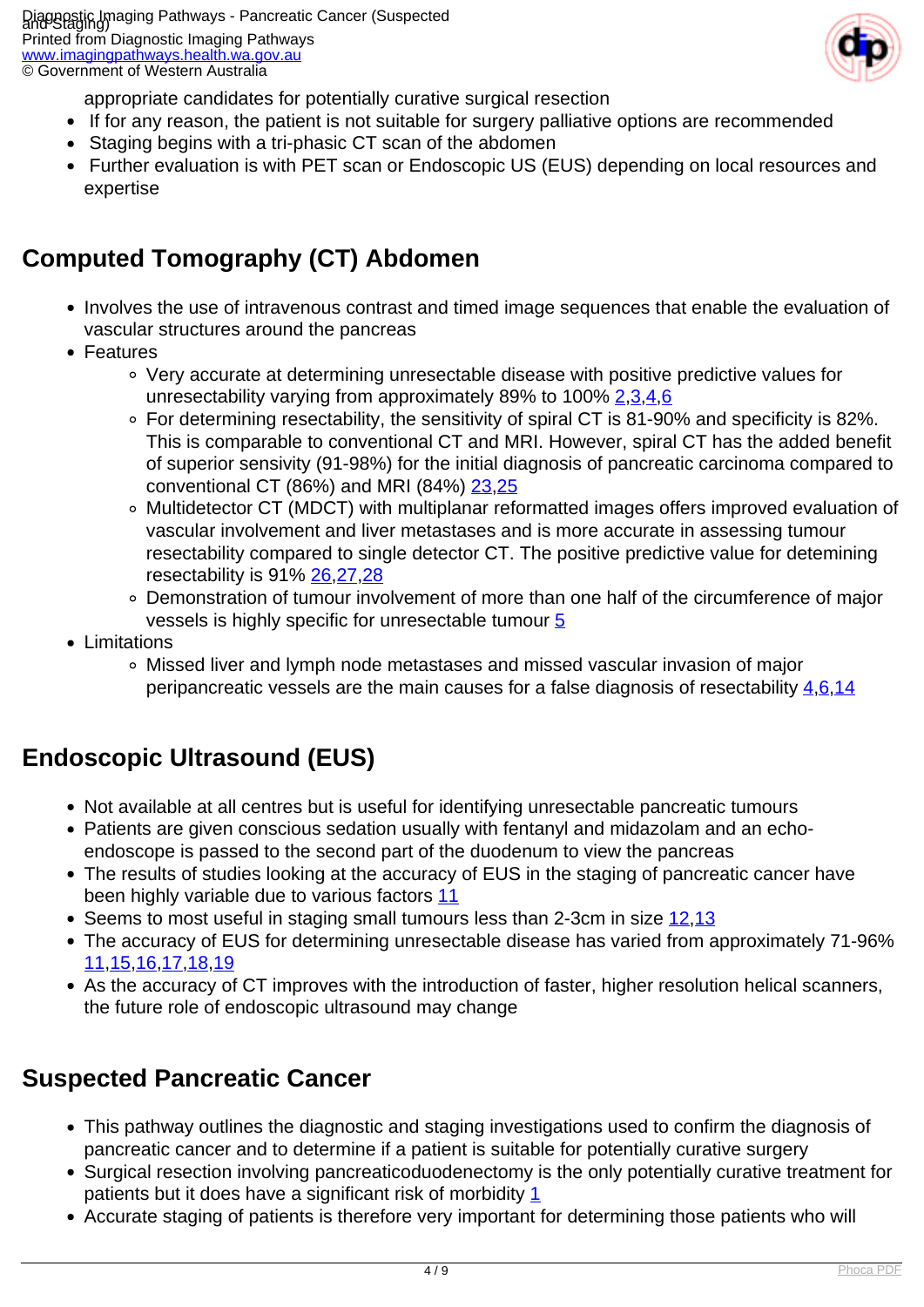

benefit from surgery

# **Positron Emission Tomography (PET)**

- Benefit of FDG-PET in staging pancreatic cancer has not been conclusively proven and it is currently not rebatable under Medicare for this indication
- There have been conflicting studies as to the usefulness of PET and its cost effectiveness [21](index.php?option=com_content&view=article&id=57&tab=references#21)[,22](index.php?option=com_content&view=article&id=57&tab=references#22)
- However PET has several potential advantages
	- Non invasive means of determining if a patient has metastatic disease.
	- The findings on PET scan can lead to a reduction in unnecessary laparotomies in patients with incurable disease  $7,22$  $7,22$  $7,22$
	- In another study, the addition of PET to CT altered surgical management in 43% of patients with suspected pancreatic carcinoma  $8$
	- In patients with pancreatic carcinoma, PET has been shown to be better than CT at detecting hepatic metastases greater than 1cm in size  $9$
	- Has an approximately 61% sensitivity for detecting lymph node metastases in patients with pancreatic cancer [10](index.php?option=com_content&view=article&id=57&tab=references#10)

#### **Tissue Diagnosis**

- For potentially resectable tumours on imaging, it is controversial whether preoperative biopsy should be performed and is highly dependent on the institution. [29](index.php?option=com_content&view=article&id=57&tab=references#29) Advantages include avoiding unnecessary surgery in patients with an unexpected benign diagnosis and confirmation of pathology prior to surgery and initiation of neoadjuvant therapy. Disadvantages include potential needle tract tumour seeding, risk of bleeding and acute pancreatitis which may render the tumour unresectable
- However, there is general consensus that histological confirmation is necessary for inoperable tumours and patients who are not medically fit for surgery but who are candidates for chemoradiation [30](index.php?option=com_content&view=article&id=57&tab=references#30)
- Extrapancreatic metastases should be targeted preferentially due to easier accessibility, higher cell retrieval and lower complication rates [30](index.php?option=com_content&view=article&id=57&tab=references#30)
- Options for tissue sampling of the primary tumour include

#### **Percutaneous Biopsy**

- The sensitivity of percutaneous fine needle aspiration (FNA) under ultrasound or CT guidance ranges from 45 to 100% and the specificity, from 91 to 100%. [31](index.php?option=com_content&view=article&id=57&tab=references#31) The false negative rate is reported at approximately 20% [30](index.php?option=com_content&view=article&id=57&tab=references#30)
- There are no large studies comparing percutaneous core biopsy and FNA for pancreatic cancers

## **Endoscopic Ultrasound (EUS) Guided Biopsy**

- Compared to percutaneous biopsy, EUS-guided biopsy has greater sensitivity for smaller lesions with reduced risk of needle tract tumour seeding. Regional lymph nodes may also be easily sampled [32](index.php?option=com_content&view=article&id=57&tab=references#32)
- The sensitivity of EUS guided FNA ranges from 54 to 95% and the specificity, from 71-100%. [3](index.php?option=com_content&view=article&id=57&tab=references#3) Early trials suggest a superior accuracy of EUS guided FNA compared to ultrasound and CT guided procedures [33](index.php?option=com_content&view=article&id=57&tab=references#33),[34](index.php?option=com_content&view=article&id=57&tab=references#34)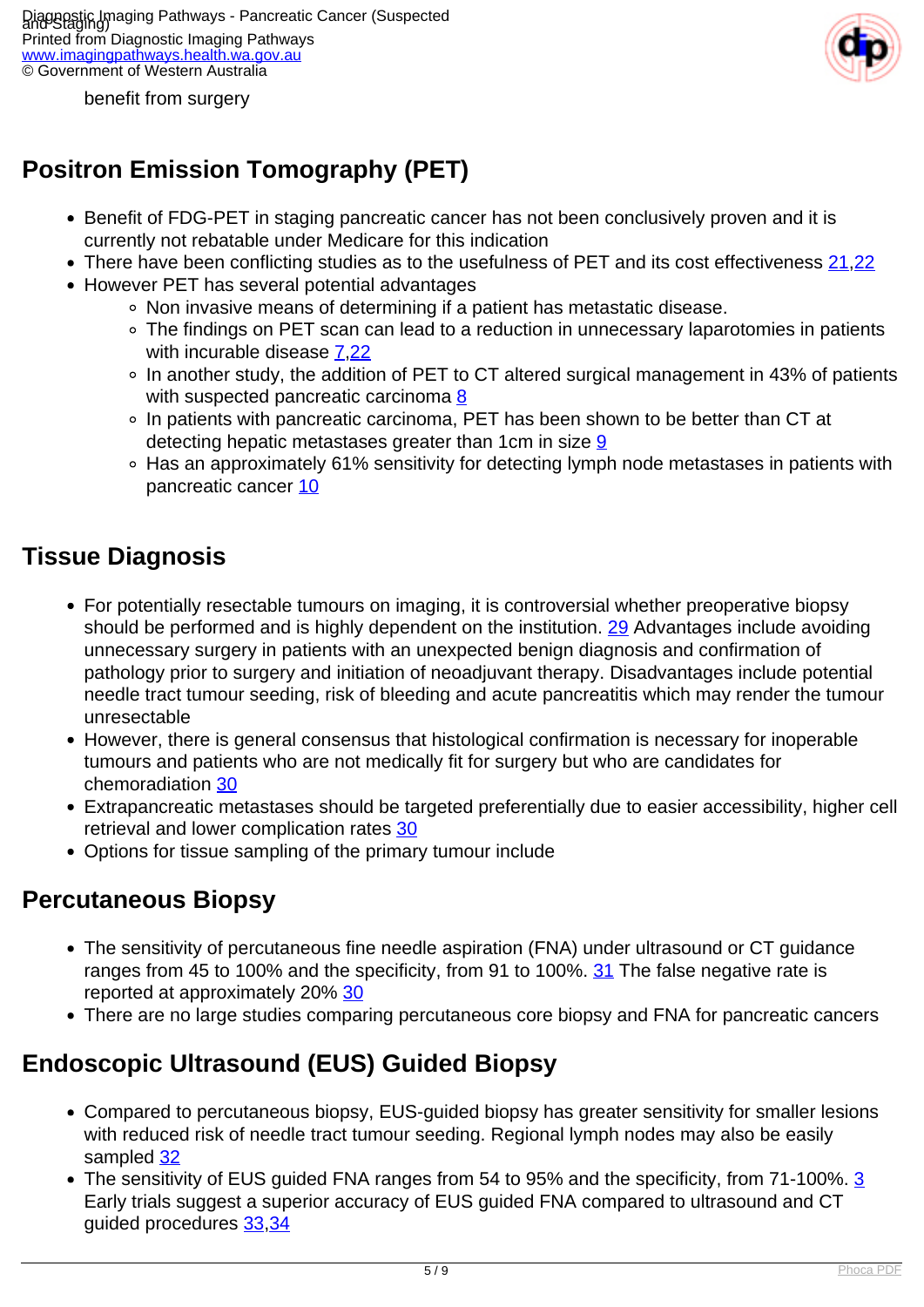

## **References**

References are graded from Level I to V according to the Oxford Centre for Evidence-Based Medicine, Levels of Evidence. [Download the document](http://www.cebm.net/wp-content/uploads/2014/06/CEBM-Levels-of-Evidence-2.1.pdf)

- 1. Trede M, Schwall G, Saeger HD. **Survival after pancreatoduodenectomy: 118 consecutive resections without an operative mortality.** Ann Surg. 1990;211:447-58. (Level IV evidence)
- 2. Megibow AJ, Zhou XH, Rotterdam H, et al. **Pancreatic adenocarcinoma: CT versus MR imaging in the evaluation of resectability - report of the Radiology Diagnostic Oncology Group.** Radiology. 1995;195:327-32. (Level II evidence). [View the reference](http://www.ncbi.nlm.nih.gov/entrez/query.fcgi?orig_db=PubMed&db=PubMed&cmd=Search&defaultField=Title+Word&term=Pancreatic+adenocarcinoma%3A+CT+versus+MR+imaging+in+the+evaluation+of+resectability+-+report+of+the+Radiology+Diagnostic+Oncology+Group)
- 3. Freeny PC, Traverso LW, Ryan JA. **Diagnosis and staging of pancreatic adenocarcinoma with dynamic computed tomography.** Am J Surg. 1993;165:600-6. (Level III evidence)
- 4. Valls C, Andia E, Sanchez A, et al. **Dual phase helical CT of pancreatic adenocarcinoma: assessment of resectability before surgery.** AJR Am J Roentgenol. 2002;178:821-6. (Level II evidence). [View the reference](http://www.ncbi.nlm.nih.gov/entrez/query.fcgi?orig_db=PubMed&db=PubMed&cmd=Search&defaultField=Title+Word&term=Dual+phase+helical+CT+of+pancreatic+adenocarcinoma%3A+assessment+of+resectability+before+surgery)
- 5. Lu DS, Reber HA, Krasny RM, et al. **Local staging of pancreatic cancer: criteria for unresectability of major vessels as revealed by pancreatic-phase, thin section helical CT.** AJR Am J Roentgenol. 1997;168:1439-43. (Level II evidence). [View the reference](http://www.ncbi.nlm.nih.gov/entrez/query.fcgi?orig_db=PubMed&db=PubMed&cmd=Search&defaultField=Title+Word&term=Local+staging+of+pancreatic+cancer%3A+criteria+for+unresectability+of+major+vessels+as+revealed+by+pancreatic-phase%2C+thin+section+helical+CT)
- 6. Bluemke DA, Cameron JL, Hruban RH, et al. **Potentially resectable pancreatic adenocarcinoma: spiral CT assessment and surgical and pathological correlation.** Radiology. 1995;197:381-5. (Level III evidence)
- 7. Bares R, Dohman BM, Cremerius U, Fass J, Teusch M, Bull U et al. **Results of positron emission tomography with fluorine-18 labeled fluorodeoxyglucose in differential diagnosis and staging of pancratic carcinoma.** Radiology. 1996;36:435-40 (Level III evidence)
- 8. Delbeke D, Rose DM, Chapman WC, et al. **Optimal interpretation of FDG PET in the diagnosis, staging and management of pancreatic carcinoma.** J Nucl Med. 1999;40:1784-91. (Level III evidence)
- 9. Fröhlich A, Diederichs CG, Staib L, et al. **Detection of liver metastases from pancreatic cancer using FDG PET.** J Nucl Med. 1999;40:250-5. (Level III evidence)
- 10. Zimny M, Bares R, Fass J, et al. **Fluorine-18 fluoro-deoxyglucose positron emission tomography in the differential diagnosis of pancreatic carcinoma: a report of 106 cases.** Eur J Nucl Med. 1997;24:678-82. (Level III evidence)
- 11. Yusoff IF, Mendelson RM, Edmunds SEJ, et al. **Preoperative assessment of pancreatic malignancy using endoscopic ultrasound.** Abdom Imaging 28;556-62. (Level III evidence)
- 12. Nakaizumi A, Uehara H, Iishi H, et al. **Endoscopic ultrasonography in diagnosis and staging of pancreatic cancer.** Dig Dis Sci. 1995;40:696-700. (Level II evidence). [View the reference](http://www.ncbi.nlm.nih.gov/entrez/query.fcgi?cmd=Retrieve&db=pubmed&dopt=Abstract&list_uids=7895567)
- 13. Yasuda K, Mukai H, Fujimoto S, et al. **The diagnosis of pancreatic cancer by endoscopic ultrasonography.** Gastrointest Endosc. 1988;34:1-8. (Level III evidence)
- 14. Brügel M, Rummeny EJ, Dobritz M. **Vascular invasion in pancreatic cancer: value of multislice CT.** Abdom Imaging. 2004;29:239-45. (Pictorial Essay)
- 15. Ramsay D, Marshall M, Song S, et al. **Identification and staging of pancreatic tumours using computed tomography, endoscopic ultrasound and mangafodipir trisodium-enhanced magnetic resonance imaging.** Australas Radiol. 2004;48:154-61. (Level III evidence)
- 16. Palazzo L, Roseau G, Gayet B, et al. **Endoscopic ultrasonograph in the diagnosis and staging of pancreatic adenocarcinoma. Results of a prospective study with comparison to ultrasonography and CT scan.** Endoscopy. 1993;25:143-50. (Level III evidence)
- 17. Tio TL, Sie LH, Kallimanis G, et al. **Staging of ampullary and pancreatic carcinoma: comparison between endosonography and surgery.** Gastrointest Endosc. 1996;44:706-13. (Level III evidence)
- 18. Grimm H, Maydeo A, Soehendra N. **Endoluminal ultrasound for the diagnosis and staging of**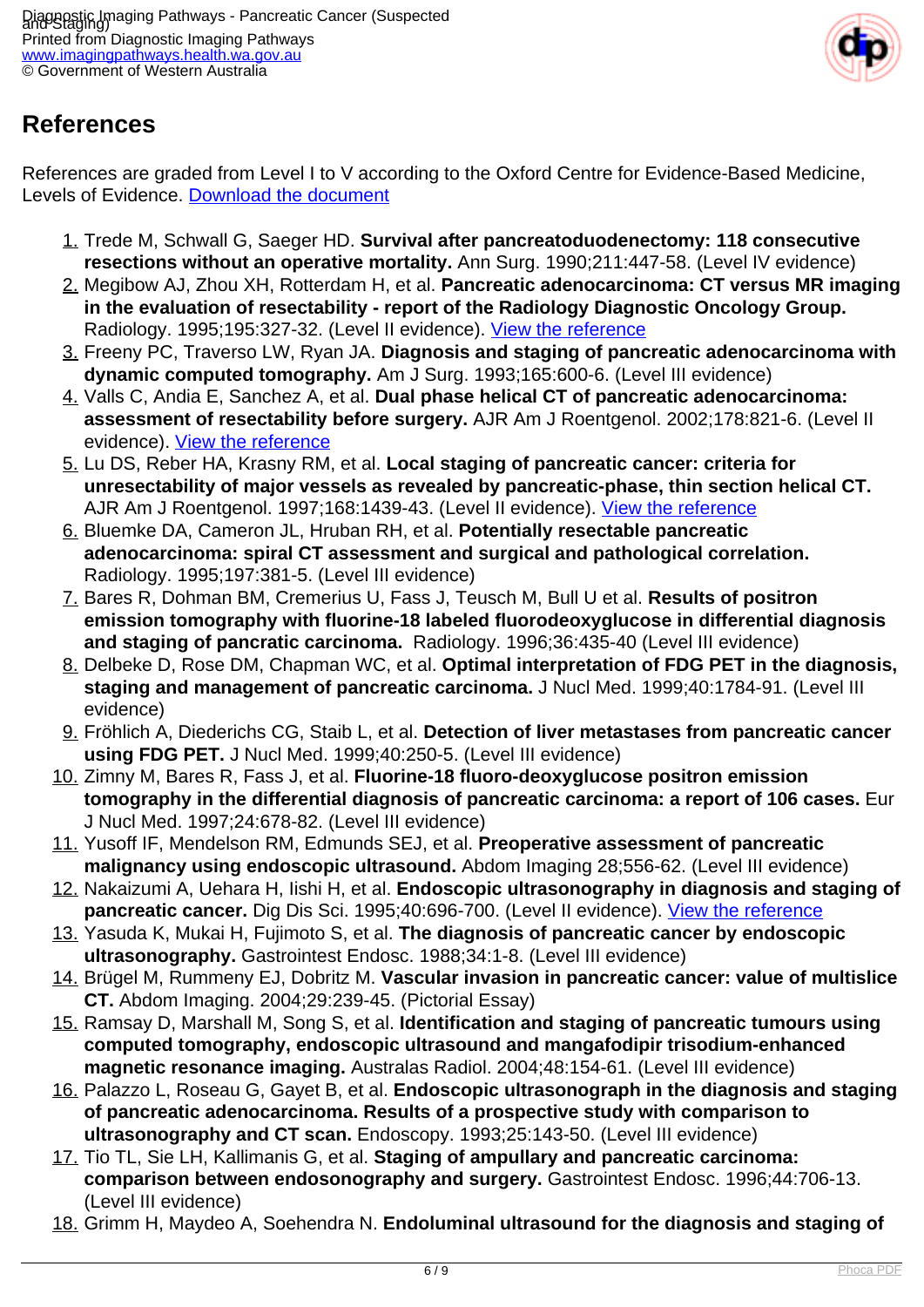

**pancreatic cancer.** Baillieres Clin Gastroenterol. 1990;4:869-88. (Review article)

- 19. Müller MF, Meyenberger C, Bertschinger P, Schaer R, Marincek B. **Pancreatic tumors: evaluation with endoscopic US, CT, and MR imaging.** Radiology. 1994;190:745-51. (Level II evidence). [View the reference](http://www.ncbi.nlm.nih.gov/entrez/query.fcgi?orig_db=PubMed&db=PubMed&cmd=Search&defaultField=Title+Word&term=Pancreatic+tumors%3A+evaluation+with+endoscopic+US%2C+CT%2C+and+MR+imaging)
- 20. Prokesch RW, Chow LC, Beaulieu CF, et al. **Local staging of pancreatic carcinoma with multidetector row CT: use of curved planar reformations - initial experience.** Radiology. 2002;225:759-65. (Level II evidence). [View the reference](http://www.ncbi.nlm.nih.gov/entrez/query.fcgi?orig_db=PubMed&db=PubMed&cmd=Search&defaultField=Title+Word&term=Local+staging+of+pancreatic+carcinoma+with+multi-detector+row+CT%3A+use+of+curved+planar+reformations+-+initial+experience)
- 21. Lyrtas D, Connor S, Bosonnet L et al. **Positron emission tomography does not add to computed tomography for the diagnosis and staging of pancreatic cancer.** Dig Surg. 2005; 22:55-62. (Level III evidence)
- 22. Heinrich S, Goerres GW, Schafer M et al. **Positron emission tomography/computed tomography influences on the management of resectable pancreatic cancer and its cost effectiveness.** Ann Surg. 2005;242:235-43. (Level III evidence)
- 23. Bipat S, Phoa SS, van Delden OM et al. **Ultrasonography, computed tomography and magnetic resonance imaging for diagnosis and determining resectability of pancreatic adenocarcinoma: a meta-analysis.** J Comput Assist Tomogr. 2005;29(4):438-45. (Level I/II evidence)
- 24. Diehl SJ, Lehmann KJ, Sadick M, Lachmann R, Georgi M. **Pancreatic cancer: value of dualphase helical CT in assessing resectability.** Radiology. 1998;206(2):373-8. (Level III evidence)
- 25. Lee JK, Kim AY, Kim PN, Lee MG, Ha HK. **Prediction of vascular involvement and resectability by multidetector-row CT versus MR imaging with MR angiography in patients who underwent surgery for resection of pancreatic ductal adenocarcinoma.** Eur J Radiol. 2010;73(2):310-6. (Level III evidence)
- 26. Manak E, Merkel S, Klein P, Papadopoulos T, Bautz WA, Baum U. **Resectability of pancreatic adenocarcinoma: assessment using multidetector-row computed tomography with multiplanar reformations.** Abdom Imaging. 2009;34(1):75-80. (Level III evidence)
- 27. Vargas R, Nino-Murcia M, Trueblood W, Jeffrey RB, Jr. **MDCT in Pancreatic adenocarcinoma: prediction of vascular invasion and resectability using a multiphasic technique with curved planar reformations.** AJR Am J Roentgenol. 2004;182(2):419-25. (Level III evidence)
- 28. Ichikawa T, Erturk SM, Sou H et al. **MDCT of pancreatic adenocarcinoma: optimal imaging phases and multiplanar reformatted imaging.** AJR Am J Roentgenol. 2006;187(6):1513-20. (Level III evidence)
- 29. Itani KM, Taylor TV, Green LK. **Needle biopsy for suspicious lesions of the head of the pancreas: pitfalls and implications for therapy.** J Gastrointest Surg. 1997;1(4):337-41. (Level II/III evidence)
- 30. Hartwig W, Schneider L, Diener MK, Bergmann F, Bchler MW, Werner J. **Preoperative tissue diagnosis for tumours of the pancreas.** Br J Surg. 2009;96(1):5-20. (Level I/II evidence)
- 31. Bret PM, Nicolet V, Labadie M. **Percutaneous fine-needle aspiration biopsy of the pancreas.** Diagn Cytopathol. 1986;2:221-7. (Review)
- 32. Micames C, Jowell PS,White R et al. **Lower frequency of peritoneal carcinomatosis in patients with pancreatic cancer diagnosed by EUS-guided FNA vs. percutaneous FNA.** Gastrointest Endosc. 2003;58:690-5. (Level III evidence)
- 33. Horwhat JD, Paulson EK, McGrath K et al. **A randomized comparison of EUS-guided FNA versus CT or US-guided FNA for the evaluation of pancreatic mass lesions.** Gastrointest Endosc. 2006;63:966-75. (Level II evidence)
- 34. Volmar KE, Vollmer RT, Jowell PS, Nelson RC, Xie HB. **Pancreatic FNA in 1000 cases: a comparison of imaging modalities.** Gastrointest Endosc. 2005;61:854-61. (Level III evidence)

### **Information for Consumers**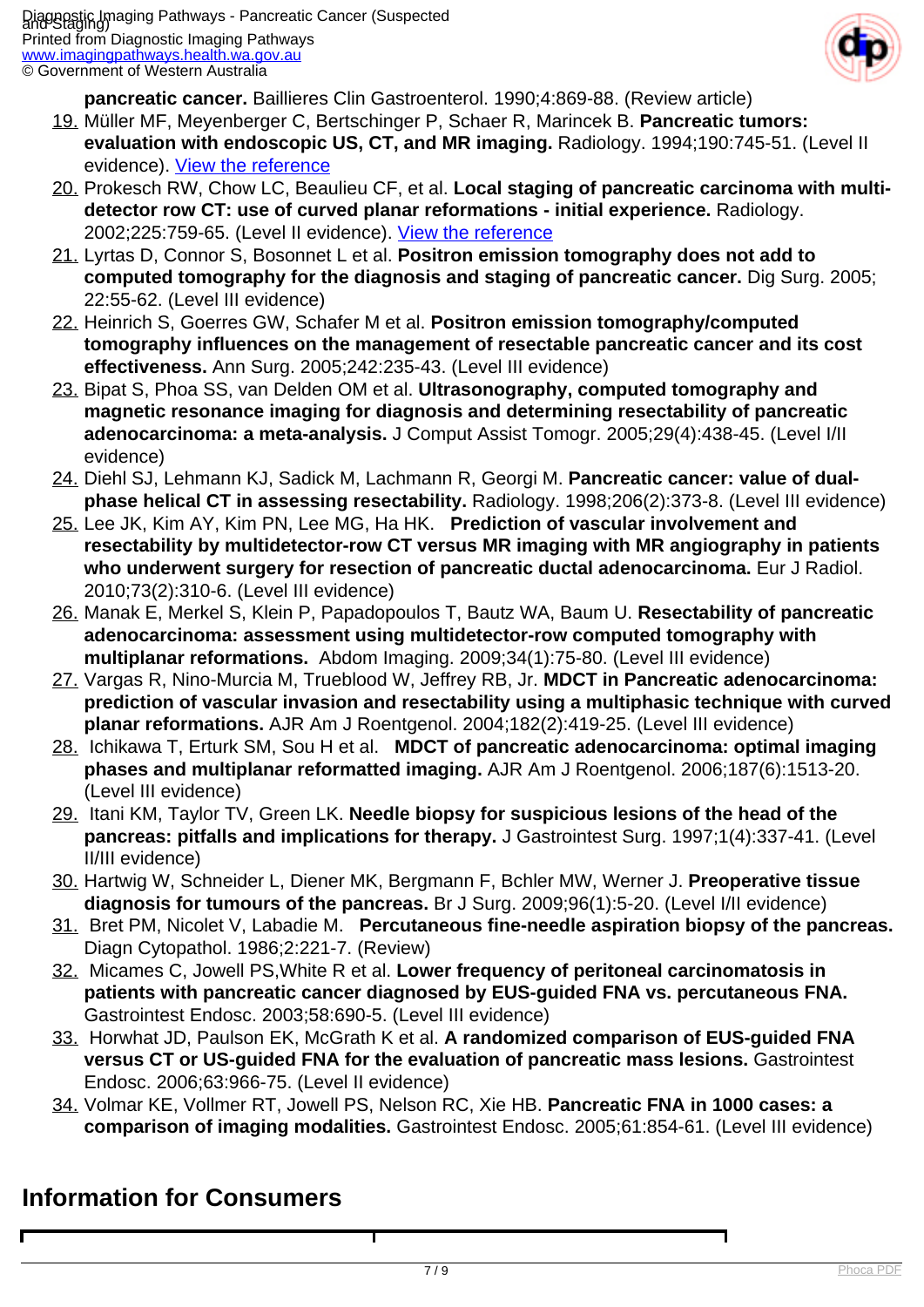

| Information from this website              | <b>Information from the Royal</b><br><b>Australian and New Zealand</b><br><b>College of Radiologists' website</b> |
|--------------------------------------------|-------------------------------------------------------------------------------------------------------------------|
|                                            |                                                                                                                   |
| <b>Consent to Procedure or Treatment</b>   | <b>Computed Tomography (CT)</b>                                                                                   |
| <b>Radiation Risks of X-rays and Scans</b> | <b>Contrast Medium (Gadolinium versus</b><br>lodine)                                                              |
| <b>Computed Tomography (CT)</b>            | <b>Radiation Risk of Medical Imaging During</b><br><b>Pregnancy</b>                                               |
| <b>Positron Emission Tomography (PET)</b>  |                                                                                                                   |
| <b>Ultrasound</b>                          | <b>Radiation Risk of Medical Imaging for</b><br><b>Adults and Children</b>                                        |
|                                            | <b>Ultrasound</b>                                                                                                 |
|                                            | <b>Biliary Drainage</b>                                                                                           |
|                                            | <b>PET Scan</b>                                                                                                   |
|                                            |                                                                                                                   |

#### **Copyright**

© Copyright 2015, Department of Health Western Australia. All Rights Reserved. This web site and its content has been prepared by The Department of Health, Western Australia. The information contained on this web site is protected by copyright.

#### **Legal Notice**

Please remember that this leaflet is intended as general information only. It is not definitive and The Department of Health, Western Australia can not accept any legal liability arising from its use. The information is kept as up to date and accurate as possible, but please be warned that it is always subject to change

#### **File Formats**

.

Some documents for download on this website are in a Portable Document Format (PDF). To read these files you might need to download Adobe Acrobat Reader.